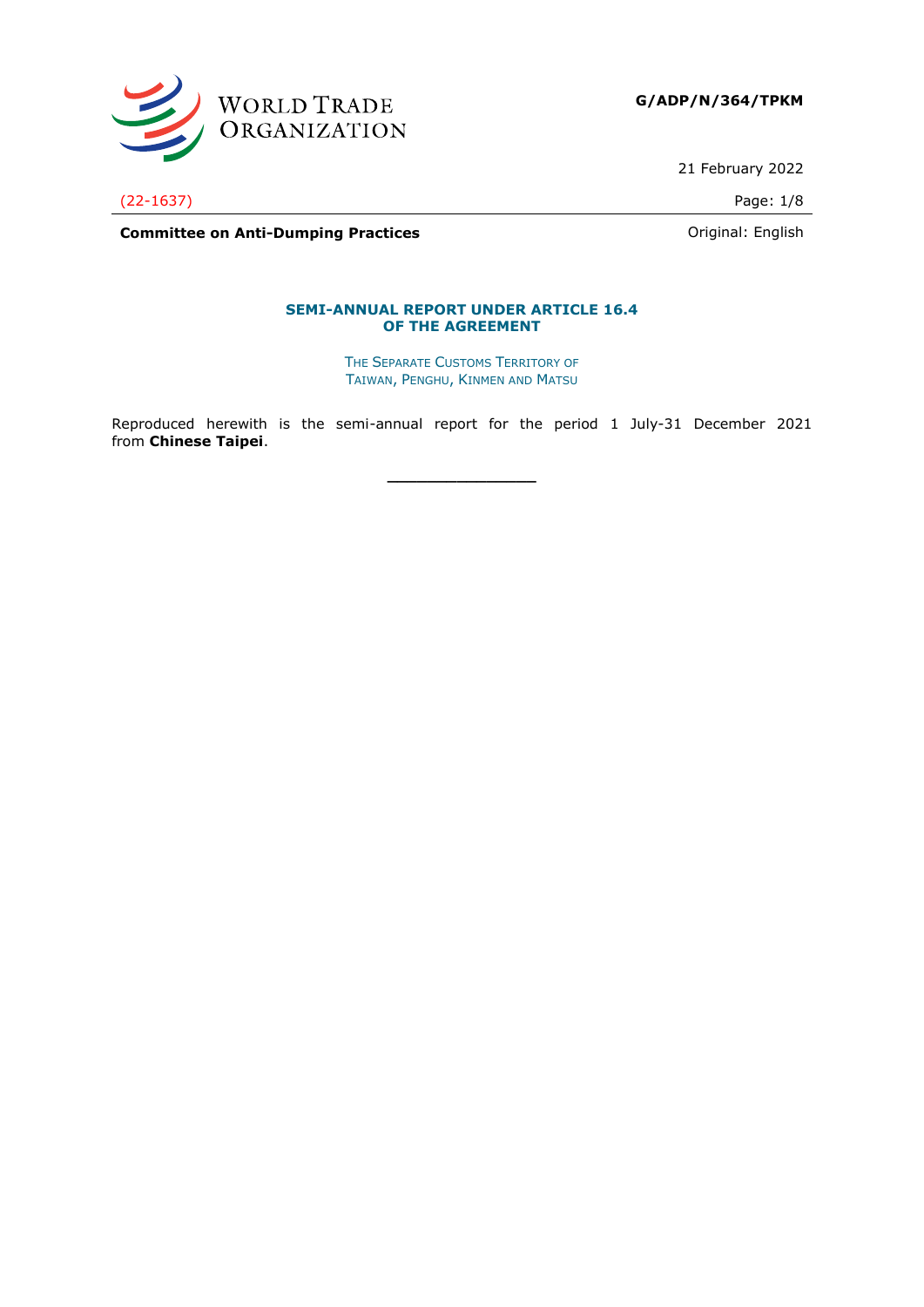#### **SEMI-ANNUAL REPORT OF ANTI-DUMPING ACTIONS<sup>2</sup>**

FOR THE PERIOD 1 JULY-31 DECEMBER 2021

## **Original Investigations**

| <b>Country or</b>    | Product                                                                                                                                      | <b>Initiation</b>                                                                | <b>Provisional</b>                                                                                                                                             | <b>Final measures</b>                                                                                                                              |                                                                                              | <b>No final</b>          | Other                | <b>Trade data</b>                                                                                                      |                                                                                                | <b>Basis for</b>                             |
|----------------------|----------------------------------------------------------------------------------------------------------------------------------------------|----------------------------------------------------------------------------------|----------------------------------------------------------------------------------------------------------------------------------------------------------------|----------------------------------------------------------------------------------------------------------------------------------------------------|----------------------------------------------------------------------------------------------|--------------------------|----------------------|------------------------------------------------------------------------------------------------------------------------|------------------------------------------------------------------------------------------------|----------------------------------------------|
| customs<br>territory |                                                                                                                                              |                                                                                  | measures and<br>preliminary<br>determinations                                                                                                                  | <b>Definitive duty</b>                                                                                                                             | Price<br>undertaking                                                                         | measures/<br>termination |                      | (from published report(s))                                                                                             |                                                                                                | normal value<br>determination                |
|                      | Description;<br>HS 6-digit category<br>covering investigated<br>product <sup>3</sup> ; ID number;<br>(*) if investigation<br>of $>1$ country | Date:<br>period of<br>investigation<br>(D-dumping;<br>I-injury)                  | Date of duties;<br>range of<br>individual<br>dumping margins;<br>"other" rates;<br>[range of applied<br>rates if different.<br>reason]                         | Date of duties; range of<br>individual dumping<br>margins; "other" rates;<br>[range of applied rates if  <br>different, reason]                    | Date of<br>application;<br>range of<br>individual<br>dumping<br>margins or<br>minimum prices | Date,<br>reason          | Date,<br>explanation | Import volume<br>or value (units/<br>currency);<br>product<br>coverage,<br>period, if<br>different from<br>cols. $2/3$ | Import<br>volume as %<br>of apparent<br>domestic<br>consumption<br>or as % of<br>total imports | Codes for all<br>bases used in<br>proceeding |
|                      | $\mathbf{z}$                                                                                                                                 | 3.                                                                               | 4                                                                                                                                                              | 5.                                                                                                                                                 | 6                                                                                            | $\overline{ }$           | 8                    | $\mathbf{Q}$                                                                                                           | 10                                                                                             | 11                                           |
| China                | Certain aluminum foil<br>7607.11<br>20-0001-CHN                                                                                              | 04.08.2020<br>D: 01.07.2019-<br>30.06.2020<br>$I: 01.01.2015 -$<br>31.03.2021    | Preliminary<br>determination:<br>18.02.2021<br>Affirmative<br>Measure imposed<br>P: 18.02.2021<br>C: 22.02.2021<br>19.86%-32.36%<br>All other rates:<br>32.36% | Final determination:<br>31.08.2021<br>Affirmative<br>Measure imposed<br>P: 31.08.2021<br>C: 22.02.2021<br>19.42%-31.36%<br>All other rates: 31.36% |                                                                                              |                          |                      | 5,431 MT<br>Period:<br>01.01.2020-<br>31.12.2020                                                                       | DIPTI:<br>95.2%<br>Period:<br>01.01.2020-<br>31.12.2020                                        | <b>NME</b>                                   |
| India                | Ceramic tiles (*)<br>6904.10, 6904.90,<br>6907.21, 6907.22,<br>6907.23<br>20-0002-IND                                                        | 28.10.2020<br>$D: 01.10.2019 -$<br>30.09.2020<br>$I: 01.01.2016 -$<br>31.03.2021 | Preliminary<br>determination:<br>09.04.2021<br>Affirmative<br>No measure<br>imposed                                                                            | Final determination:<br>27.09.2021<br>Affirmative<br>Measure imposed<br>P: 27.09.2021<br>C: 04.10.2021<br>0%-20.07%<br>All other rates: 20.07%     |                                                                                              |                          |                      | 5,141,747 $m2$<br>Period:<br>01.01.2020-<br>31.12.2020                                                                 | DIPTI:<br>28.8%<br>Period:<br>01.01.2020-<br>31.12.2020                                        | <b>HMP</b>                                   |

<sup>1</sup> Website address where published reports on investigations are available: [https://eweb.customs.gov.tw/cp.aspx?n=0C371CDB1DCA3BF8&s=FDF63428463757B9.](https://eweb.customs.gov.tw/cp.aspx?n=0C371CDB1DCA3BF8&s=FDF63428463757B9)

 $<sup>2</sup>$  All terms and column headings used in this format have the meanings assigned to them in the instructions.</sup>

 $3$  For reference purposes only.

-<br>- 2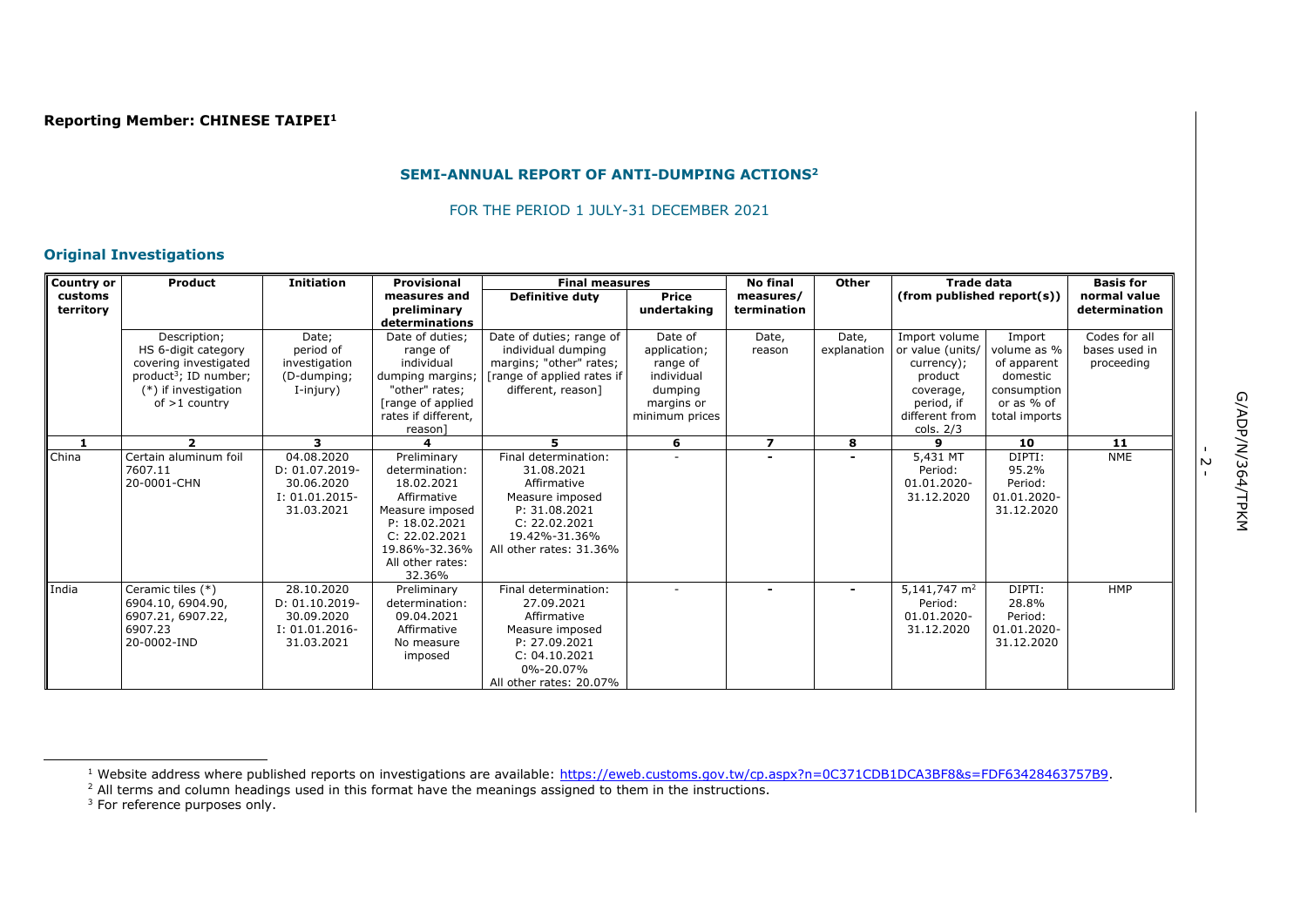|           | $\overline{\mathbf{2}}$                                                               | 3                                                                               | 4                                                                                   | 5.                                                                                                                                            | 6 | $\overline{ }$ | 8                        | 9                                                                | 10                                                      | 11         |   |
|-----------|---------------------------------------------------------------------------------------|---------------------------------------------------------------------------------|-------------------------------------------------------------------------------------|-----------------------------------------------------------------------------------------------------------------------------------------------|---|----------------|--------------------------|------------------------------------------------------------------|---------------------------------------------------------|------------|---|
| Indonesia | Ceramic tiles (*)<br>6904.10, 6904.90,<br>6907.21, 6907.22,<br>6907.23<br>20-0002-IDN | 28.10.2020<br>D: 01.10.2019-<br>30.09.2020<br>$I: 01.01.2016 -$<br>31.03.2021   | Preliminary<br>determination:<br>09.04.2021<br>Affirmative<br>No measure<br>imposed | Final determination:<br>27.09.2021<br>Affirmative<br>Measure imposed<br>P: 27.09.2021<br>C: 04.10.2021<br>16.83%<br>All other rates: 16.83%   |   |                |                          | 1,780,531 m <sup>2</sup><br>Period:<br>01.01.2020-<br>31.12.2020 | DIPTI: 10%<br>Period:<br>01.01.2020-<br>31.12.2020      | <b>HMP</b> |   |
| Malaysia  | Ceramic tiles (*)<br>6904.10, 6904.90,<br>6907.21, 6907.22,<br>6907.23<br>20-0002-MYS | 28.10.2020<br>D: 01.10.2019-<br>30.09.2020<br>$I: 01.01.2016 -$<br>31.03.2021   | Preliminary<br>determination:<br>09.04.2021<br>Affirmative<br>No measure<br>imposed | Final determination:<br>27.09.2021<br>Affirmative<br>Measure imposed<br>P: 27.09.2021<br>C: 04.10.2021<br>7.78%<br>All other rates: 7.78%     |   |                |                          | 1,266,887 $m2$<br>Period:<br>01.01.2020-<br>31.12.2020           | DIPTI: 7.1%<br>Period:<br>01.01.2020-<br>31.12.2020     | <b>HMP</b> |   |
| Viet Nam  | Ceramic tiles (*)<br>6904.10, 6904.90,<br>6907.21, 6907.22,<br>6907.23<br>20-0002-VNM | 28.10.2020<br>$D: 01.10.2019 -$<br>30.09.2020<br>$I: 01.01.2016-$<br>31.03.2021 | Preliminary<br>determination:<br>09.04.2021<br>Affirmative<br>No measure<br>imposed | Final determination:<br>27.09.2021<br>Affirmative<br>Measure imposed<br>P: 27.09.2021<br>C: 04.10.2021<br>0%-8.99%<br>All other rates: 19.41% |   |                | $\overline{\phantom{0}}$ | 2,913,620 m <sup>2</sup><br>Period:<br>01.01.2020-<br>31.12.2020 | DIPTI:<br>16.3%<br>Period:<br>01.01.2020-<br>31.12.2020 | <b>HMP</b> |   |
|           |                                                                                       |                                                                                 |                                                                                     |                                                                                                                                               |   |                |                          |                                                                  |                                                         |            | ω |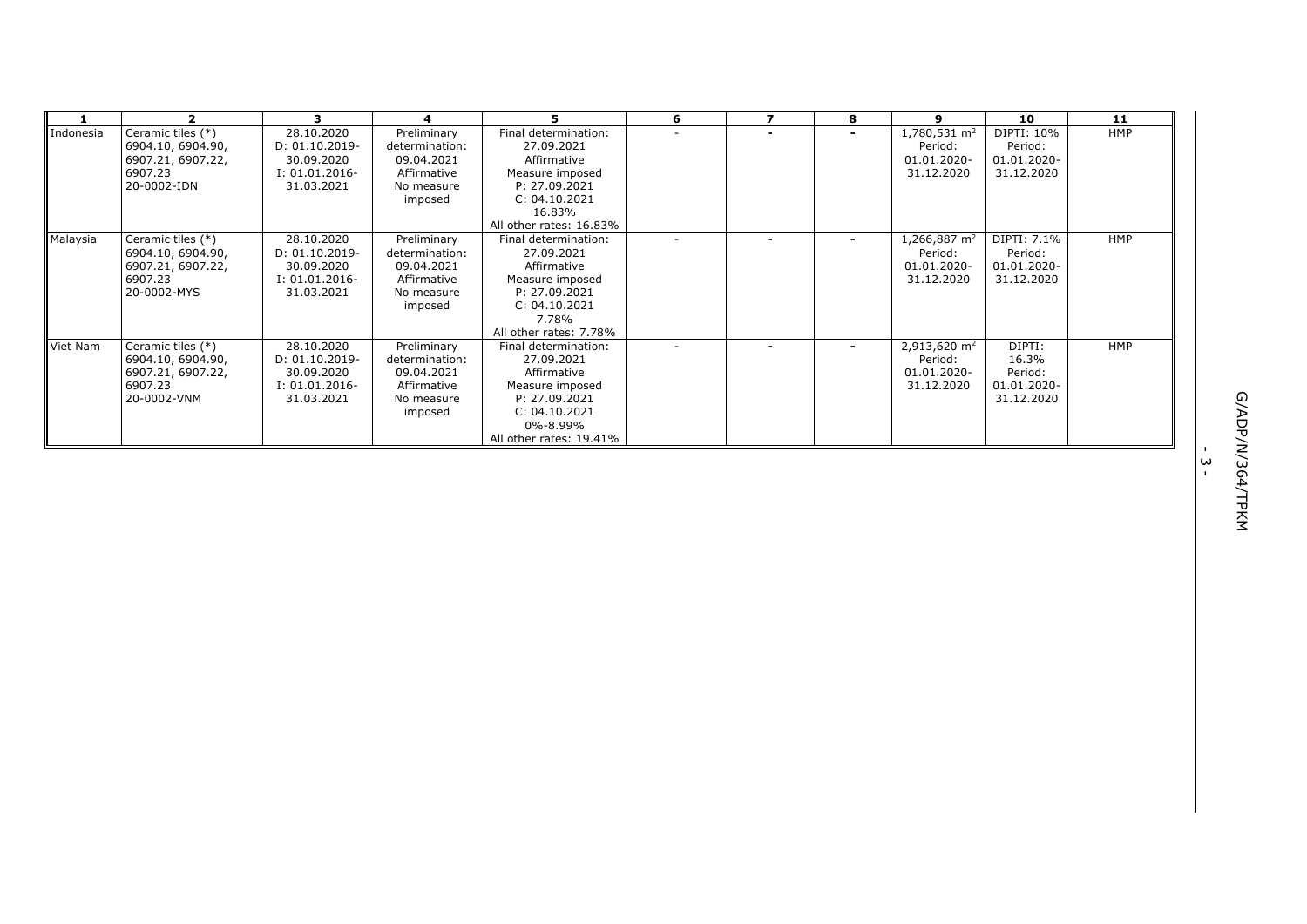# **Reviews/Other subsequent proceedings**

| Country or           | Product                                                                                                                                                                                                                               | <b>Initiation</b>                                                                                    | Preliminary                                                                                                                            | <b>Final results</b>                                                                                                                   |                                                                                                                     | <b>Revocation</b>       | Other (e.g.,                                      | <b>Trade Data</b>                                                                                                    |                                                                                                | <b>Basis for</b>                             |
|----------------------|---------------------------------------------------------------------------------------------------------------------------------------------------------------------------------------------------------------------------------------|------------------------------------------------------------------------------------------------------|----------------------------------------------------------------------------------------------------------------------------------------|----------------------------------------------------------------------------------------------------------------------------------------|---------------------------------------------------------------------------------------------------------------------|-------------------------|---------------------------------------------------|----------------------------------------------------------------------------------------------------------------------|------------------------------------------------------------------------------------------------|----------------------------------------------|
| customs<br>territory |                                                                                                                                                                                                                                       |                                                                                                      | results/<br>determination                                                                                                              | Definitive duty                                                                                                                        | <b>Price</b><br>undertaking                                                                                         | of<br><b>Measures</b>   | procedures<br>not affecting<br>the duty<br>level) | (if available from published<br>report(s) on proceeding)                                                             |                                                                                                | normal value<br>determinatio<br>n            |
|                      | Description;<br>HS 6-digit category<br>covering investigated<br>product <sup>3</sup> ; ID number; $(*)$<br>if investigation<br>of $>1$ country                                                                                        | Date, Type of Review<br>or Procedure (code),<br>Period Covered                                       | Effective date;<br>range of<br>individual<br>dumping margins;<br>"other" rates;<br>[range of applied<br>rates if different,<br>reason] | Effective date,<br>range of<br>individual<br>dumping margins;<br>"other" rates;<br>[range of applied<br>rates if different,<br>reason] | Effective date;<br>range of<br>individual<br>dumping<br>margins or<br>minimum<br>prices; or other<br>outcome (code) | Date,<br>reason         | Date,<br>explanation                              | Import volume<br>or value (units/<br>currency);<br>product<br>coverage,<br>period, if<br>different from<br>cols. 2/3 | Import<br>volume as %<br>of apparent<br>domestic<br>consumption<br>or as % of<br>total imports | Codes for all<br>bases used in<br>proceeding |
| $\mathbf{1}$         | $\overline{2}$                                                                                                                                                                                                                        | $\overline{\mathbf{3}}$                                                                              | $\overline{4}$                                                                                                                         | 5                                                                                                                                      | 6                                                                                                                   | $\overline{\mathbf{z}}$ | 8                                                 | 9                                                                                                                    | 10                                                                                             | 11                                           |
| Brazil               | Carbon steel plate (*)<br>7208.51, 7208.52,<br>7208.90, 7211.14,<br>7225.40, 7226.91<br>16-0002-BRA                                                                                                                                   | 20.08.2021<br>Sunset/Expiry review<br>D: 01.07.2020-<br>30.06.2021<br>$I: 01.01.2015-$<br>31.12.2021 |                                                                                                                                        |                                                                                                                                        |                                                                                                                     |                         |                                                   |                                                                                                                      |                                                                                                |                                              |
| China                | Benzoyl peroxide (BPO)<br>2916.32<br>09-0001                                                                                                                                                                                          | 10.03.2021<br>Sunset/Expiry review<br>D: 01.01.2020-<br>31.12.2020<br>$I: 01.01.2015-$<br>30.06.2021 | ÷.                                                                                                                                     | ÷.                                                                                                                                     |                                                                                                                     |                         |                                                   |                                                                                                                      |                                                                                                |                                              |
|                      | Carbon steel plate (*)<br>7208.51, 7208.52,<br>7208.90, 7211.14,<br>7225.40, 7226.91<br>16-0002-CHN                                                                                                                                   | 20.08.2021<br>Sunset/Expiry review<br>D: 01.07.2020-<br>30.06.2021<br>$I: 01.01.2015-$<br>31.12.2021 | ÷.                                                                                                                                     | ×.                                                                                                                                     | $\sim$                                                                                                              | $\sim$                  | ٠                                                 |                                                                                                                      |                                                                                                |                                              |
|                      | Certain flat-rolled steel<br>products, plated or coated<br>with zinc or zinc-alloys $(*)$<br>7210.30, 7210.41,<br>7210.49, 7210.61,<br>7210.90, 7212.20,<br>7212.30, 7212.50,<br>7225.91, 7225.92,<br>7225.99, 7226.99<br>16-0001-CHN | 20.08.2021<br>Sunset/Expiry review<br>D: 01.07.2020-<br>30.06.2021<br>$I: 01.01.2015-$<br>31.12.2021 |                                                                                                                                        |                                                                                                                                        |                                                                                                                     |                         |                                                   |                                                                                                                      |                                                                                                |                                              |
| India                | Carbon steel plate (*)<br>7208.51, 7208.52,<br>7208.90, 7211.14,<br>7225.40, 7226.91<br>16-0002-IND                                                                                                                                   | 20.08.2021<br>Sunset/Expiry review<br>D: 01.07.2020-<br>30.06.2021<br>$I: 01.01.2015-$<br>31.12.2021 |                                                                                                                                        |                                                                                                                                        |                                                                                                                     |                         |                                                   |                                                                                                                      |                                                                                                |                                              |

- 4 -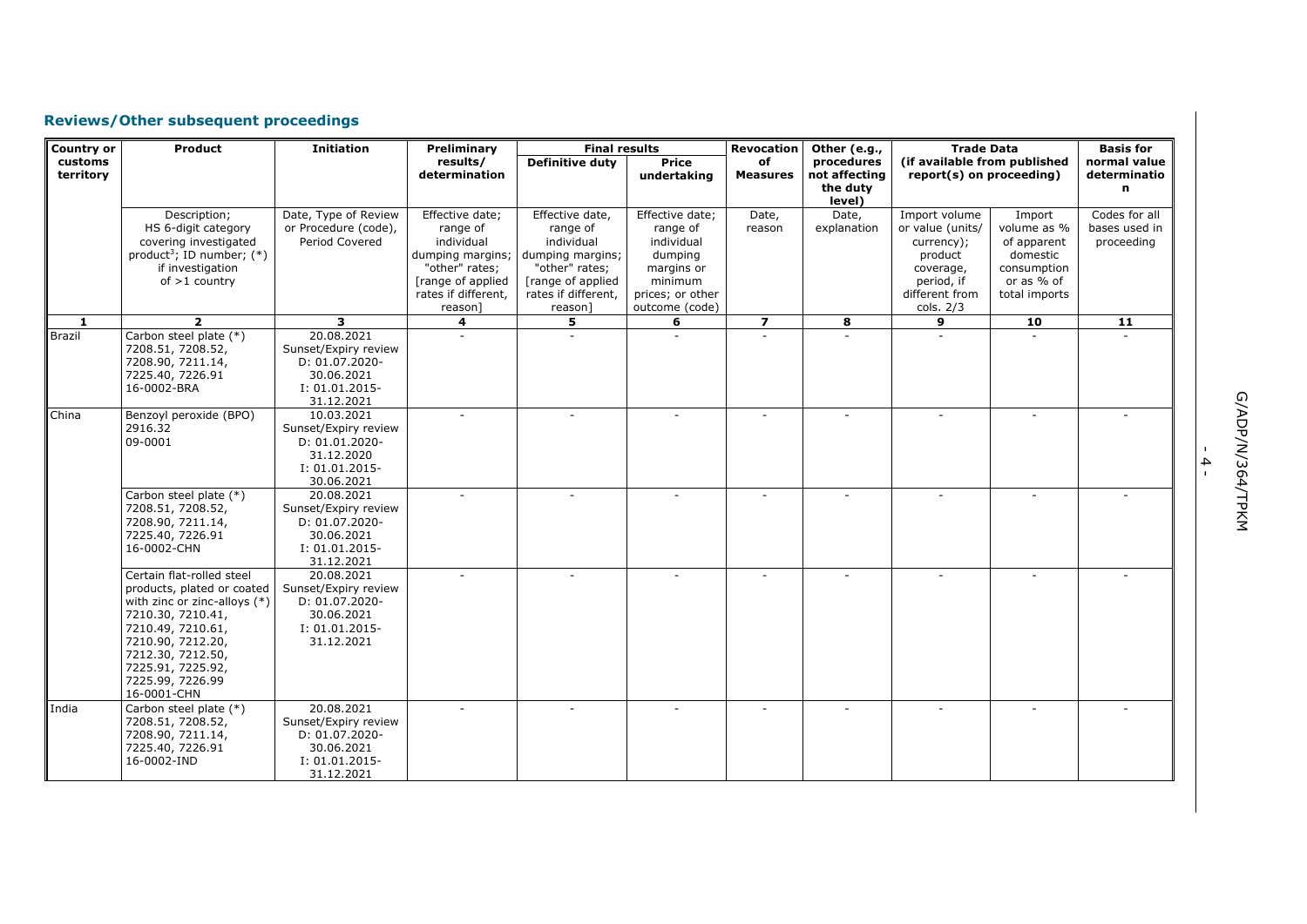| $\overline{2}$                                                                                                                                                                                          | 3                                                                                                     | $\overline{4}$                           | 5.     | 6 | $\overline{\mathbf{z}}$ | 8 | 9                        | 10                       | 11 |    |
|---------------------------------------------------------------------------------------------------------------------------------------------------------------------------------------------------------|-------------------------------------------------------------------------------------------------------|------------------------------------------|--------|---|-------------------------|---|--------------------------|--------------------------|----|----|
| Carbon steel plate (*)<br>7208.51, 7208.52,<br>7208.90, 7211.14,<br>7225.40, 7226.91<br>16-0002-IDN                                                                                                     | 20.08.2021<br>Sunset/Expiry review<br>D: 01.07.2020-<br>30.06.2021<br>$I: 01.01.2015 -$<br>31.12.2021 |                                          |        |   |                         |   |                          |                          |    |    |
| Carbon steel plate (*)<br>7208.51, 7208.52,<br>7208.90, 7211.14,<br>7225.40, 7226.91<br>16-0002-KOR                                                                                                     | 20.08.2021<br>Sunset/Expiry review<br>D: 01.07.2020-<br>30.06.2021<br>$I: 01.01.2015 -$<br>31.12.2021 |                                          |        |   |                         |   |                          |                          |    |    |
| Certain flat-rolled steel<br>with zinc or zinc-alloys $(*)$<br>7210.30, 7210.41,<br>7210.49, 7210.61,<br>7210.90, 7212.20,<br>7212.30, 7212.50,<br>7225.91, 7225.92,<br>7225.99, 7226.99<br>16-0001-KOR | 20.08.2021<br>Sunset/Expiry review<br>D: 01.07.2020-<br>30.06.2021<br>$I: 01.01.2015-$<br>31.12.2021  |                                          |        |   |                         |   | $\overline{\phantom{a}}$ | $\overline{\phantom{a}}$ |    |    |
| Carbon steel plate (*)<br>7208.51, 7208.52,<br>7208.90, 7211.14,<br>7225.40, 7226.91<br>16-0002-UKR                                                                                                     | 20.08.2021<br>Sunset/Expiry review<br>D: 01.07.2020-<br>30.06.2021<br>I: 01.01.2015-                  |                                          | $\sim$ |   |                         |   |                          | $\overline{\phantom{a}}$ |    | UП |
|                                                                                                                                                                                                         |                                                                                                       | products, plated or coated<br>31.12.2021 |        |   |                         |   |                          |                          |    |    |

P – Publication date

C – Date of commencement of duty collection

DIPTI – Dumped imports as % of total imports

HMP – Home market price

NME – Non -market economy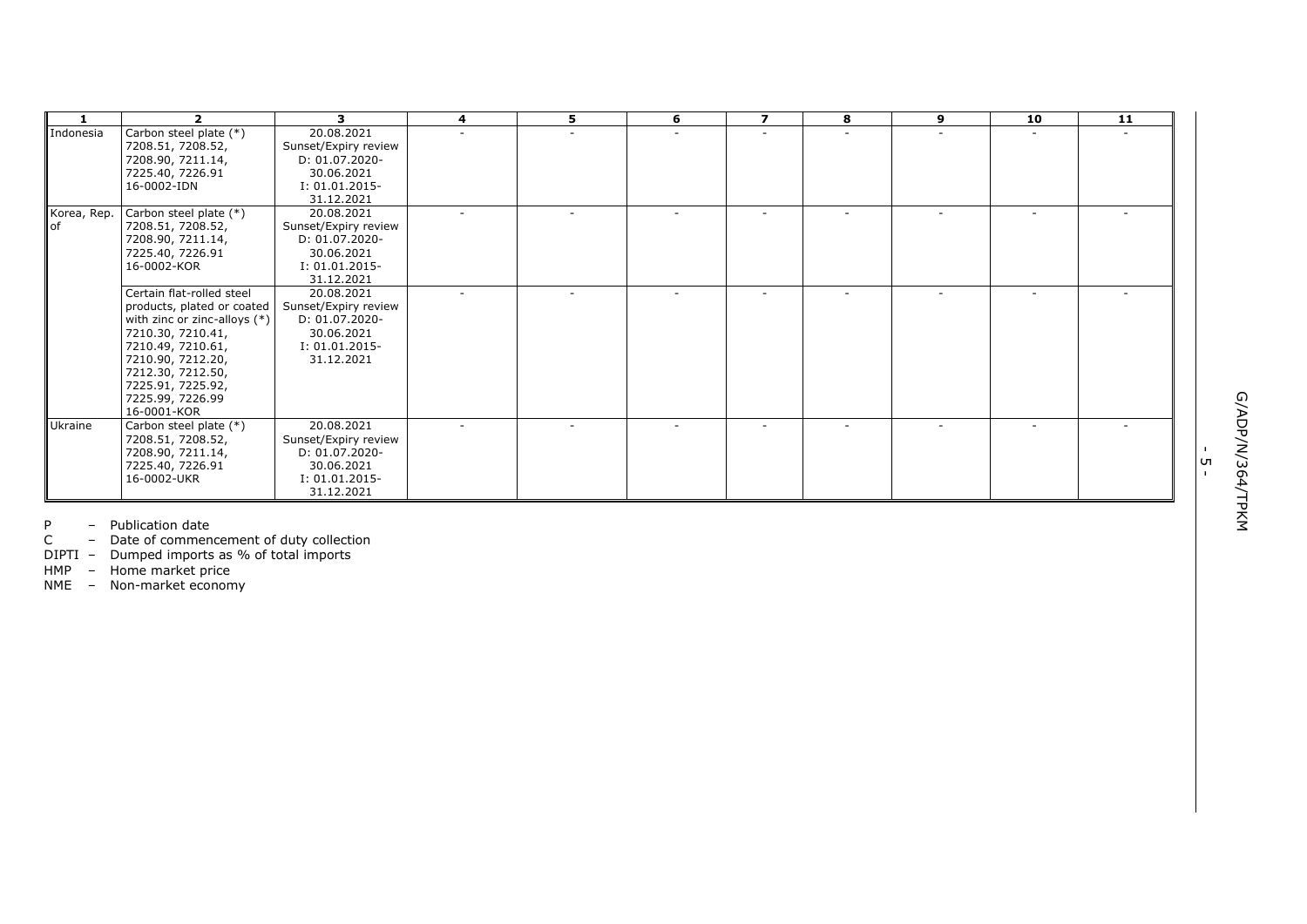- 6 -

## **ANNEXES**

## DEFINITIVE ANTI-DUMPING MEASURES IN FORCE AS OF 31 DECEMBER 2021

| Country/<br><b>Customs</b><br><b>Territory</b> | <b>Product, investigation</b><br><b>ID</b> number                                                         | Measure(s)    | Date of original<br>imposition; publication<br>reference        | Date(s) of extension;<br>publication<br>reference(s)                                     |
|------------------------------------------------|-----------------------------------------------------------------------------------------------------------|---------------|-----------------------------------------------------------------|------------------------------------------------------------------------------------------|
| Brazil                                         | Carbon steel plate<br>16-0002-BRA                                                                         | Duties        | 22.08.2016<br>Gazette, 1061003661 of<br>20.02.20171             |                                                                                          |
| China                                          | Towelling products<br>06-0001                                                                             | Duties        | 01.06.2006<br>Gazette, 09505505101<br>of 19.09.2006             | 20.12.2011<br>Gazette, 10005922250<br>of 19.12.2011<br>21.12.2017                        |
|                                                |                                                                                                           |               |                                                                 | Gazette, 1061027368<br>of 20.12.2017                                                     |
|                                                | Certain footwear<br>07-0001                                                                               | <b>Duties</b> | 16.03.2007<br>Gazette, 09605503710<br>of 12.07.2007             | 13.12.2012<br>Gazette, 10105538220<br>of 13.12.2012<br>17.01.2019<br>Gazette, 1081001242 |
|                                                |                                                                                                           |               |                                                                 | of 17.01.2019                                                                            |
|                                                |                                                                                                           | Undertakings  | 16.03.2007<br>Gazette, 09605503710<br>of 12.07.2007             | 22.04.2013<br>Gazette, 1021008347<br>of 17.04.2013                                       |
|                                                |                                                                                                           |               |                                                                 | 17.06.2019<br>Gazette, 1081012646<br>of 17.06.2019                                       |
|                                                | Benzoyl peroxide (BPO)<br>09-0001                                                                         | <b>Duties</b> | 20.05.2010<br>Gazette, 09905908550<br>of 01.10.2010             | 14.03.2016<br>Gazette, 1051005381<br>of 14.03.2016                                       |
|                                                | Portland cement<br>type I, II and its clinker<br>10-0002                                                  | <b>Duties</b> | 30.05.2011<br>Gazette, 10005909280<br>of 19.10.2011             | 20.02.2017<br>Gazette, 1061003663<br>of 20.02.2017                                       |
|                                                | Flat-rolled products of<br>stainless steel, cold-<br>rolled, whether in coils<br>or sheets<br>13-0001-CHN | Duties        | 15.08.2013<br>Gazette, 1031004626<br>of 05.03.2014              | 29.08.2019<br>Gazette, 1081018636<br>of 29.08.2019                                       |
|                                                | Carbon steel plate<br>16-0002-CHN                                                                         | Duties        | 22.08.2016<br>Gazette, 1061003661<br>of 20.02.2017 <sup>2</sup> |                                                                                          |
|                                                |                                                                                                           | Undertakings  | 01.03.2017<br>Gazette, 1061003661<br>of 20.02.2017              |                                                                                          |
|                                                | Certain flat-rolled steel<br>products, plated or<br>coated with zinc or zinc-<br>alloys<br>16-0001-CHN    | Duties        | 22.08.2016<br>Gazette, 1061003664<br>of 20.02.2017              | L.                                                                                       |
|                                                | Certain carbon cold-<br>rolled steel products<br>18-0001-CHN                                              | Duties $3$    | 09.10.2019<br>Gazette, 1081022166<br>of 09.10.2019              |                                                                                          |

 $1$  As amended on 24.04.2019, Gazette, 1081008288.

<sup>2</sup> As amended on 24.04.2019, Gazette, 1081008288.

<sup>&</sup>lt;sup>3</sup> Suspension of the measure levied due to the overall economic interests.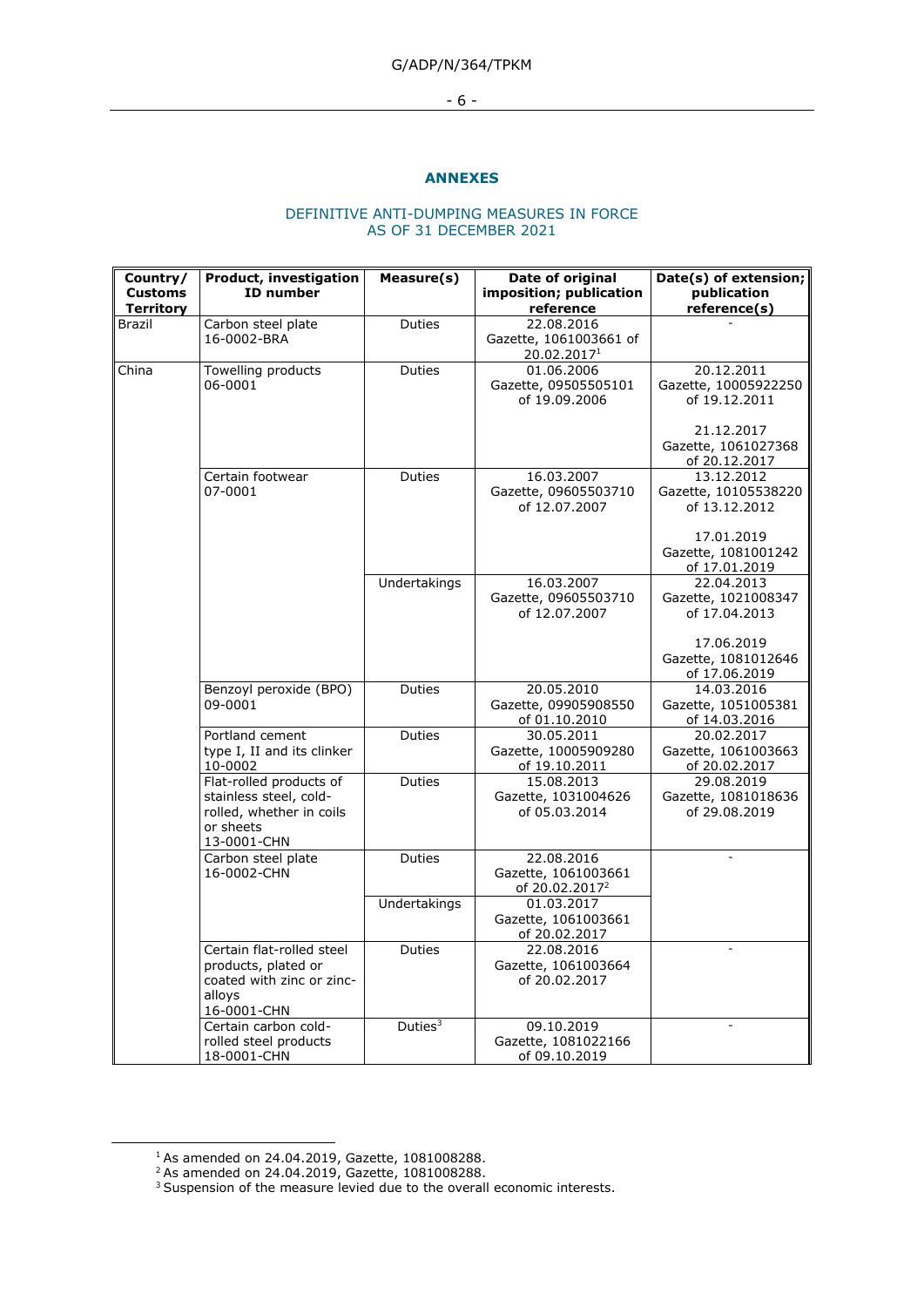| Country/<br><b>Customs</b><br><b>Territory</b> | Product, investigation<br><b>ID</b> number                                                                | Measure(s)          | Date of original<br>imposition; publication<br>reference        | Date(s) of extension;<br>publication<br>reference(s) |
|------------------------------------------------|-----------------------------------------------------------------------------------------------------------|---------------------|-----------------------------------------------------------------|------------------------------------------------------|
| $\overline{China}$<br>(Cont'd)                 | Certain flat-rolled<br>products of stainless<br>steel, hot-rolled<br>18-0002-CHN                          | Duties <sup>4</sup> | 09.10.2019<br>Gazette, 1081022167<br>of 09.10.2019              |                                                      |
|                                                | Certain aluminum foil<br>20-0001-CHN                                                                      | <b>Duties</b>       | 22.02.2021<br>Gazette, 1101022555<br>of 31.08.2021              |                                                      |
| India                                          | Carbon steel plate<br>16-0002-IND                                                                         | <b>Duties</b>       | 22.08.2016<br>Gazette, 1061003661<br>of 20.02.2017 <sup>5</sup> |                                                      |
|                                                | Ceramic tiles<br>20-0002-IND                                                                              | Duties              | 04.10.2021<br>Gazette, 11010252511<br>of 27.09.2021             |                                                      |
| Indonesia                                      | Carbon steel plate<br>16-0002-IDN                                                                         | Duties              | 22.08.2016<br>Gazette, 1061003661<br>of 20.02.2017 <sup>6</sup> |                                                      |
|                                                | Ceramic tiles<br>20-0002-IDN                                                                              | Duties              | 04.10.2021<br>Gazette, 11010252511<br>of 27.09.2021             |                                                      |
| Korea, Rep.<br>οf                              | Flat-rolled products of<br>stainless steel, cold-<br>rolled, whether in coils<br>or sheets<br>13-0001-KOR | <b>Duties</b>       | 15.08.2013<br>Gazette, 1031004626<br>of 05.03.2014              | 29.08.2019<br>Gazette, 1081018636<br>of 29.08.2019   |
|                                                | Carbon steel plate<br>16-0002-KOR                                                                         | <b>Duties</b>       | 22.08.2016<br>Gazette, 1061003661<br>of 20.02.20177             |                                                      |
|                                                |                                                                                                           | Undertakings        | 01.03.2017<br>Gazette, 1061003661<br>of 20.02.2017              |                                                      |
|                                                | Certain flat-rolled steel<br>products, plated or<br>coated with zinc or zinc-<br>alloys<br>16-0001-KOR    | Duties              | 22.08.2016<br>Gazette, 1061003664<br>of 20.02.2017              |                                                      |
| Malaysia                                       | Ceramic tiles<br>20-0002-MYS                                                                              | <b>Duties</b>       | 04.10.2021<br>Gazette, 11010252511<br>of 27.09.2021             |                                                      |
| Ukraine                                        | Carbon steel plate<br>16-0002-UKR                                                                         | Duties              | 22.08.2016<br>Gazette, 1061003661<br>of 20.02.2017 <sup>8</sup> |                                                      |
| Viet Nam                                       | Ceramic tiles<br>20-0002-VNM                                                                              | <b>Duties</b>       | 04.10.2021<br>Gazette, 11010252511<br>of 27.09.2021             |                                                      |

#### - 7 -

### REFUND REQUESTS UNDER ARTICLE 9.3 DURING THE PERIOD 1 JULY THROUGH 31 DECEMBER 2021

| <b>Country/Customs</b><br><b>Territory</b> | Product,<br><b>Investigation</b><br>ID number | <b>Original effective</b><br>date; date of most<br>recent extension | Number of<br>refund requests<br>received | Number of refund<br>reviews commenced,<br>completed |  |
|--------------------------------------------|-----------------------------------------------|---------------------------------------------------------------------|------------------------------------------|-----------------------------------------------------|--|
|                                            |                                               | <b>NIL</b>                                                          |                                          |                                                     |  |

<sup>4</sup> Suspension of the measure levied due to the overall economic interests.

<sup>5</sup> As amended on 24.04.2019, Gazette, 1081008288.

<sup>6</sup> As amended on 24.04.2019, Gazette, 1081008288.

<sup>7</sup> As amended on 24.04.2019, Gazette, 1081008288.

 $8$  As amended on 17.08.2018, Gazette, 1071018513 and on 24.04.2019, Gazette, 1081008288.